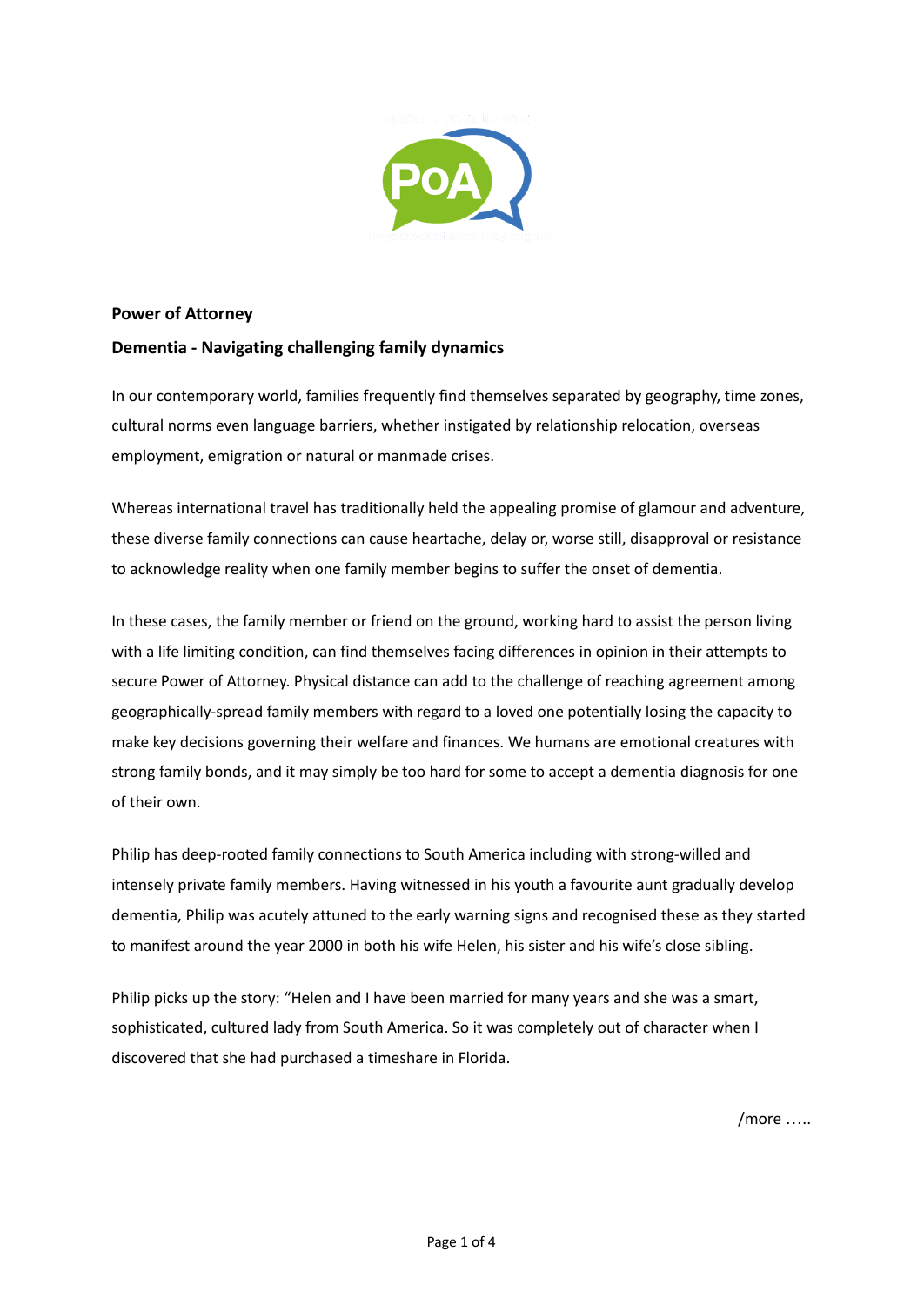"Fortunately, I was able to have this strange purchase made null and void. Helen was diagnosed with a mild cognitive impairment which progressed rapidly, preventing her from driving and catalysing our desire to secure mutual Power of Attorney through our family lawyer. I was named as her Attorney and she as mine since this was what we wanted, and I've always been more than willing to fight her corner on both the welfare and financial fronts.

"I don't in any way mean to make this sound like an easy process as it was quite the opposite - in fact her family in South America accused me of inventing the entire dementia diagnosis. That was immensely hard to take, and they refused to discuss any aspect of her care.

'If I was to offer any advice to carers and family members looking after loved ones for whom they have Power of Attorney, it would be to remain completely open and honest in discussing what has been taking place. In all honesty, it sometimes feels as if you're fighting an uphill battle to ensure they receive optimum care and support. In my wife's case, I've arranged appropriate care through a blended team involving six personal assistants. I've also arranged loans to modify our home, including installing a new shower unit and a hoist in our bedroom.

"And you have to pay close attention to any and all medications that are being prescribed. In my wife's case, the medication prescribed for her dementia-induced anxiety had been steadily increased over time and to a level more than double her recommended dose.

"We've also been through the mill with, in my view, a lack of dementia training for care workers based at our local day centre. Helen was always a compassionate, sociable and amiable person, however she was diagnosed with aphasia which negatively impacts her language and speech. As a result, when Helen was in distress she banged on the table which was deemed to be aggressive behaviour resulting in her exclusion. As a result of that exclusion, she now attends another area day centre though only as a drop in visitor."

Philip's experience with Power of Attorney for his sister has involved having to address distressing personal hygiene issues as she remains unwilling to regularly wash or shower, or allow care staff to clean and dress leg sores. In addition, her love of lighted candles posed a clear risk to health, thus Philip consulted with an occupational therapist before installing creative electric 'fairy lights' that have been well received while putting an end to the danger of open flames.

/more …..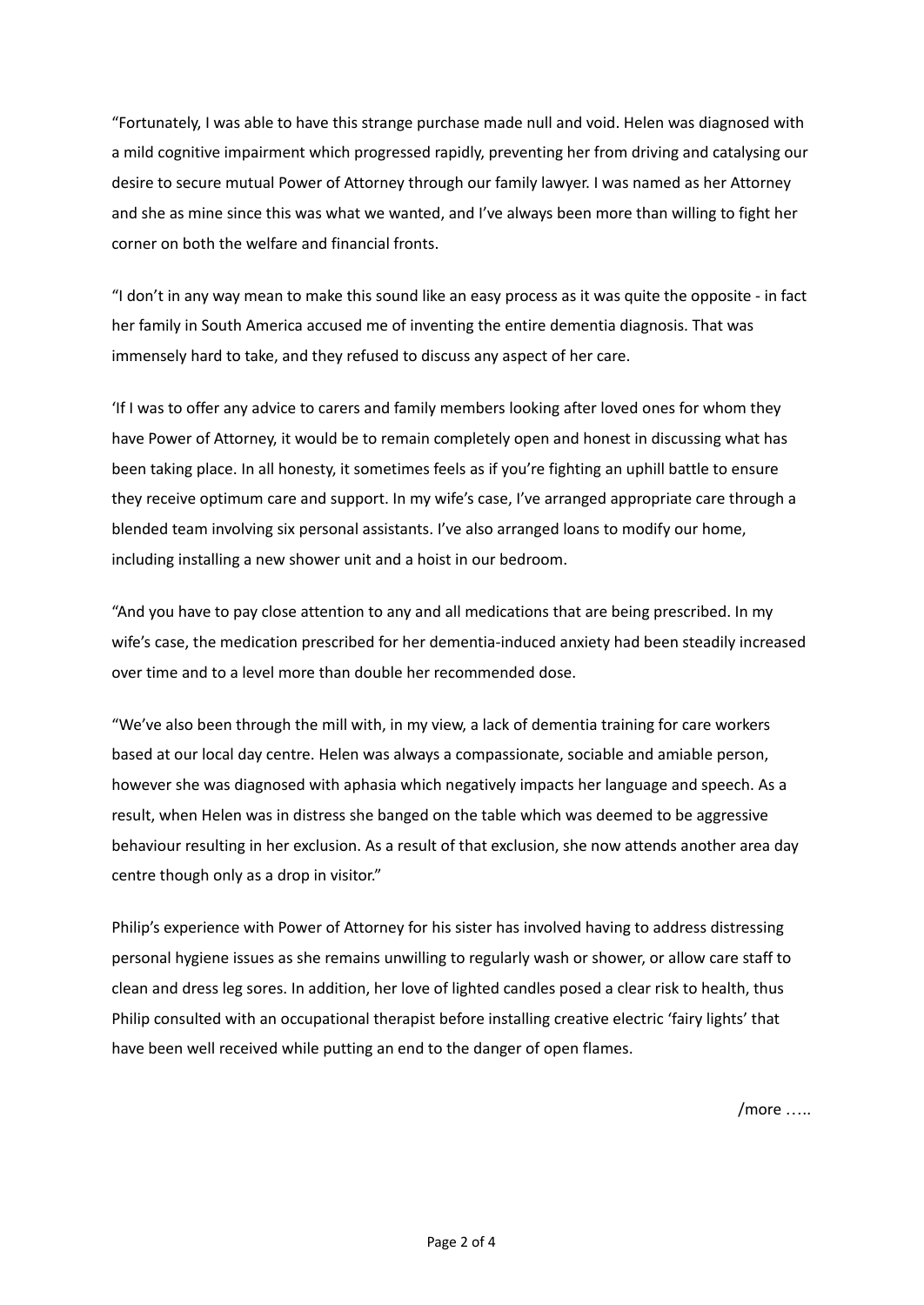It also transpired that benefits allocated for her care were not, in fact, reaching her bank account meaning that the care company was consequently delivering a reduced level of care. With more than a decade of experience acting for loved ones with dementia, Philip believes that his sister should no longer be living alone. In fact there have been so many misfires, mistakes and oversights in her care that Philip has been approached to allow his sister's experiences to become a learning tool for care professionals.

A third family member, Philip's sister-in-law Susan also suffers from dementia though she refuses entry to almost all visitors thus it has not proven possible to obtain a formal diagnosis despite more than 20 years of consistently deteriorating behaviour suggesting the condition. During that time, she has been the victim of several financial scams, including having been duped into purchasing more than £100,000 of effectively worthless artworks and wine, costs of which Philip has only been able to partially claw back.

When approached by overseas family members to also secure Power of Attorney for his sister-in-law, Philip was forced to decline since it would have been impossible to juggle care for both Helen and Susan. He did, however, locate a solicitor whom Susan could trust having taught him in her former role as an educator. Susan was involved throughout yet dragged her feet as she felt no real impetus to complete the process despite the risks so evident to Philip and his son. Philip's son is now Susan's nominated Attorney. Again, overseas family members accused Philip of an act of betrayal in securing Power of Attorney intended to protect his wife and sister-in-law.

Philip is aware of other carers similarly prevented from taking appropriate action – in their case to improve a parent's care - due to siblings, based elsewhere in the UK or abroad countermanding their wishes. And with these challenges based solely on telephone calls or short visits where the parent may have appeared lucid yet was in fact being irrational and showing clear signs of dementia.

With so many issues to contend with, like many unpaid carers Philip has called on support from carer organisations including [Mecopp](https://www.inspiringscotland.org.uk/charities/mecopp/) Limited and Carers of East [Lothian](https://coel.org.uk/) (CoEL). The team at Mecopp has advised on pulling together a self-directed programme of care more tailored to Helen's needs while CoEL have also provided useful advice and welcome support.

 $/more$  .....